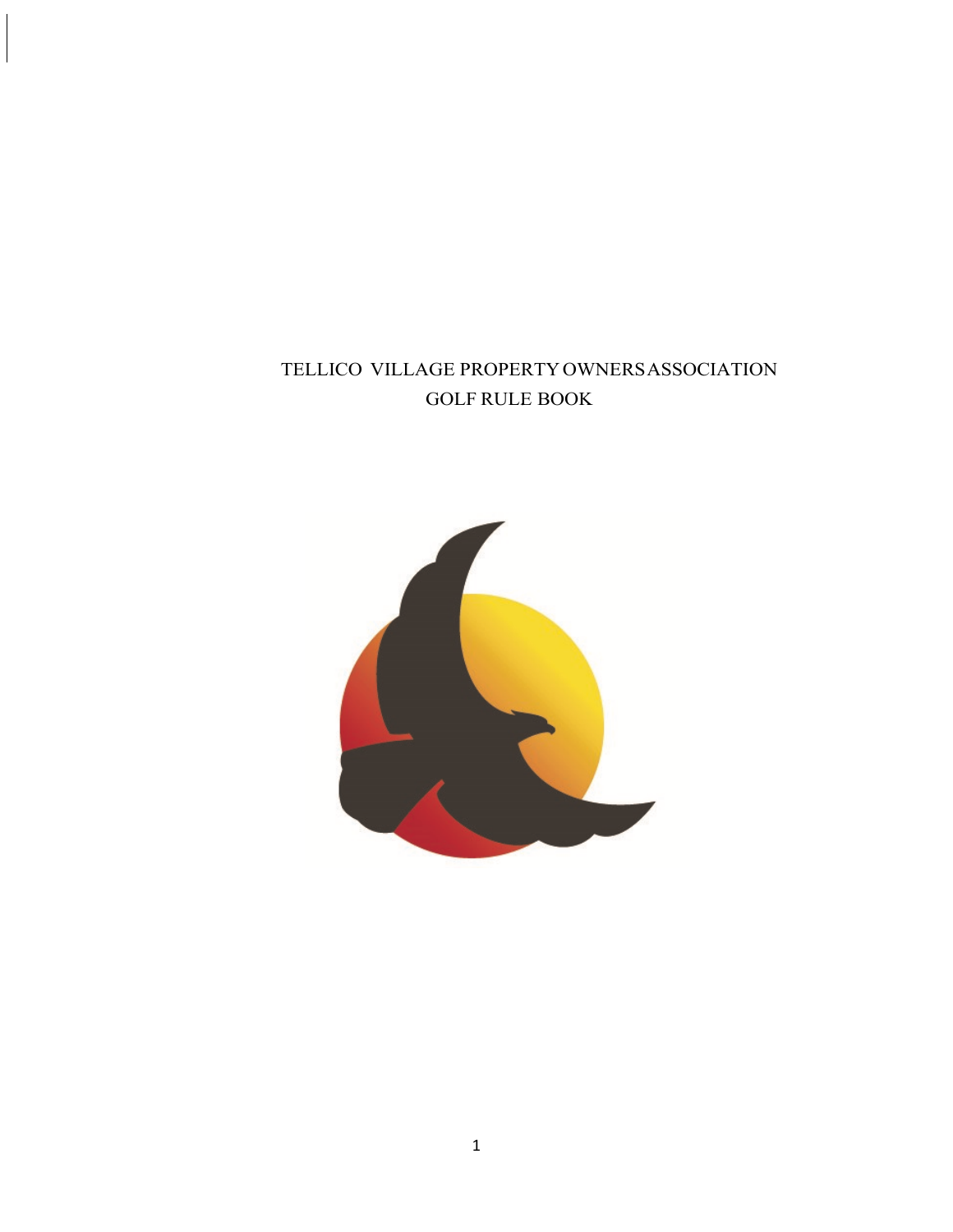#### **Tellico Village Property Owners Association,Inc.**

#### **Golf Course Rules**

These rules have been established by the Board of Directors of Tellico Village Property Owners Association, Inc.(''TVPOA"),which is authorized under the Declaration for Tellico Village and the TVPOA Charter to establish rules and regulations governing play on TVPOA golf courses and practice facilities.

The Director of Golf Operations and hisstaff serve as representatives of the TVPOA and have full authority to enforce all rules, regulations and policies as set forth by the TVPOA Board of Directors. The Director of Golf Operations is in operational control of the golf facilities and may delegate responsibilities to the golf course Superintendents and Golf Professionals as needed.

The Director of GolfOperations and his staff are obligated to report intentional and repeated v iolations of these rules, policies, and rules of etiquette to the General Manager. Members also have the obligation to report violationsto the management of the golf courses.

#### **General Rules**

- 1. U.S.G.A. Rules of Play will apply except where amended by local rules. Local rules are posted in the Golf Shops.
- 2. The golf courses are open year round, weather permitting.
- 3. The golf courses are closed on Thanksgiving Day, Christmas Day, and New Year's Day.
- 4. The Golf Course Superintendent and the Golf Course Professional at each course shall determine times when the course conditions prohibit play as well as restricting the use of motorized golf carts.
- 5. Each pl ayer must use his or her own golf equipment, or rent golf equipment from the Golf Shop.
- 6. Each player must register with the Golf Shop,show proper I.D. and pay all applicable fees before starting play. A receipt for payment will be issued and the player will be required to give the receipt to the starter before advancing to the first tee.
- 7. Use of a golf cart is restricted to players paying the golf cart fee. Players may not use a golf cart to carry their golf clubs unless a golf cart fee has been paid.
- 8. All players must register with the Golf Shop at least fifteen minutes be fore their scheduled tee times. In the event players do not register at least fifteen minutes prior to their scheduled tee times the players relinquish their tee time.
- 9. An adult (person being 18 years of age or older) must accompany children under twelve years of age.
- 10.Golf Course maintenance personnel have been instructed to extend players courtesy to play through. However players should recognize the need for employees to complete their work and ensure that the workers are not endangered by play of the ball.
- 11.Only beer and alcoholic beverages purchased from the TVPOA Clubhouse Restaurants is allowed on the golf course.
- 12.All TVPOA golf courses are soft spike only.Traditional metal spikes are not allowed on the golf courses or the practice facilities.
- 13.TVPOA dress code is mandatory for all players. Players improperly dressed will be asked to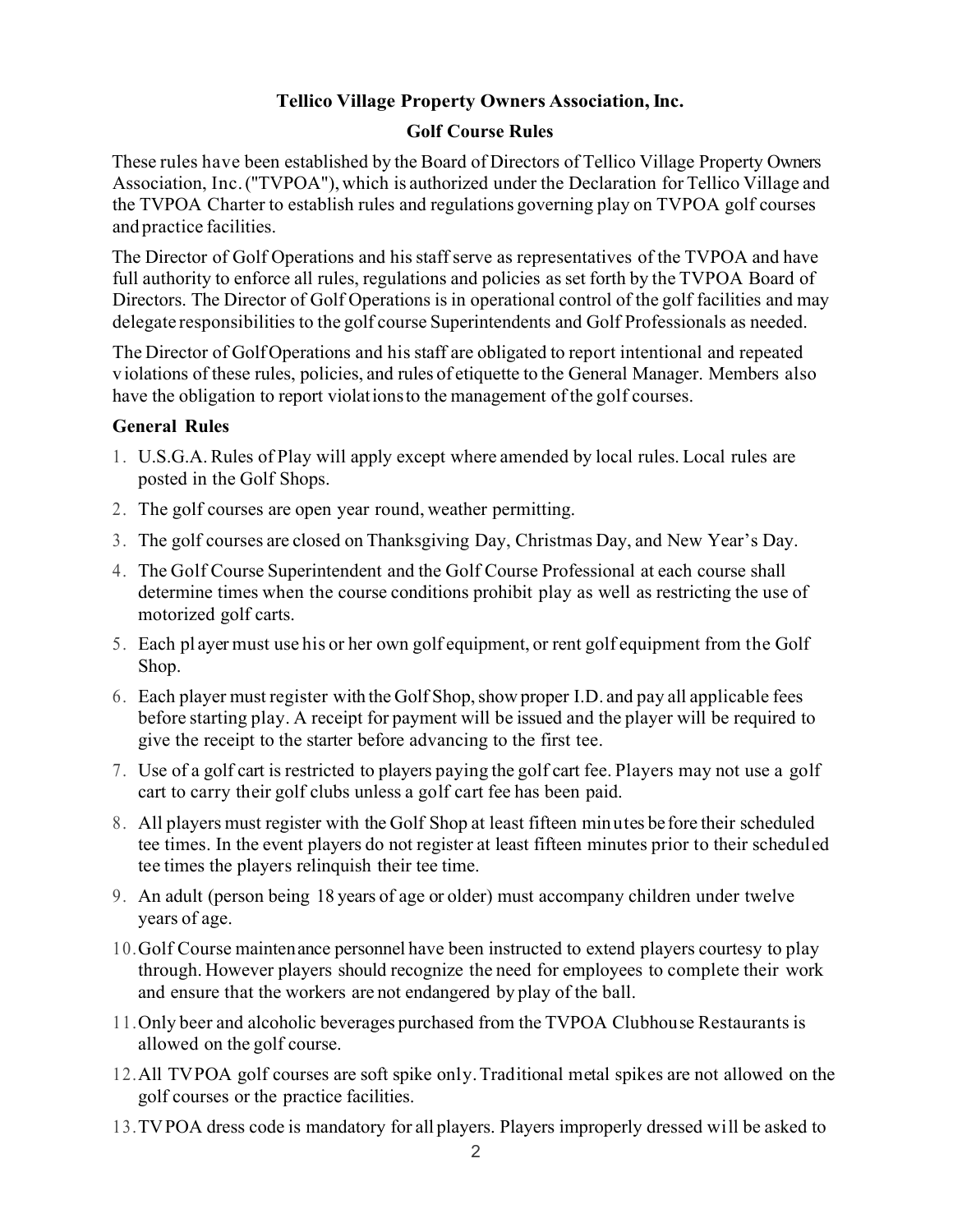change before being allowed to begin play. The dress code is as follow:

#### **GENTLEMEN**

Acceptable: Shirts with a collar and sleeves, mocks and golf crew polos (i.e. Tiger Woods) are considered appropriate golf attire. Sweatshirts and hoodies are acceptable for winter attire. Slacks, dress denim and golf shorts up to four inches above the knee are considered appropriate golf attire.

Unacceptable: tank tops, tee shirts, fishnet tops, cut-offs, overalls, sweatpants, swim trunks, tennis shorts or other athletic shorts more than four inches above the knee and anything torn or tattered.

## LADIES

Acceptable: dresses, skirts, slacks, leggings, golf shorts up to six inches above the knee, dress denim, golf shirts, blouses and golf specific t-shirts are considered appropriate golf attire.

Unacceptable: halter tops, tank tops, fishnet tops, cut-offs, bathing suits, sweatpants, short shorts, other athletics shorts or anything torn or tattered.

- 14.The Golf Course may be used for Parkland activities such as walking, jogging, golf cart cruising, fishing and some games outside of regular business hours, which are posted by season on the golftellicovillage.com website.
- 15.Any person found guilty of willfully damaging the golf course or property or operating POA carts for other than intended use shall he charged for the damages, suspended from utilizing TVPOA amenities or both.
- 16.No person other than members of the TVPOA Golf Professional staff, or a person authorized pursuant to a contract with the TVPOA, may actively solicit golf lessons for hire at any TVPOA golf facility.

## **Pace of Play**

An acceptable pace of play is required. A complete round of golf should be complete in no more than fourhours and fifteen minutes.

The Golf Professional and/or Ranger are responsible for monitoring pace of play.

TVPOA golf courses utilize Rangers during the heavier golf season. The Rangers also have the authority to instruct players to increase their pace of play, move on to the next tee or skip the next hole.

Ifa player has an issue or complaint regarding instructions from a Ranger, the player must follow the Ranger's instructions and upon completion of the round of golf speak with the Golf Professional regarding the issue or complaint. Players are not to disregard the Ranger's instructions or argue with the Ranger.

## **Rain Checks**

The TVPOA provides for the issuance of rain check to a player when inclement weather, as defined and posted by the golf professional, that did not exist at the start of play causes discontinuance of play. Rain checks are also provided if TVPOA management closes the golf course.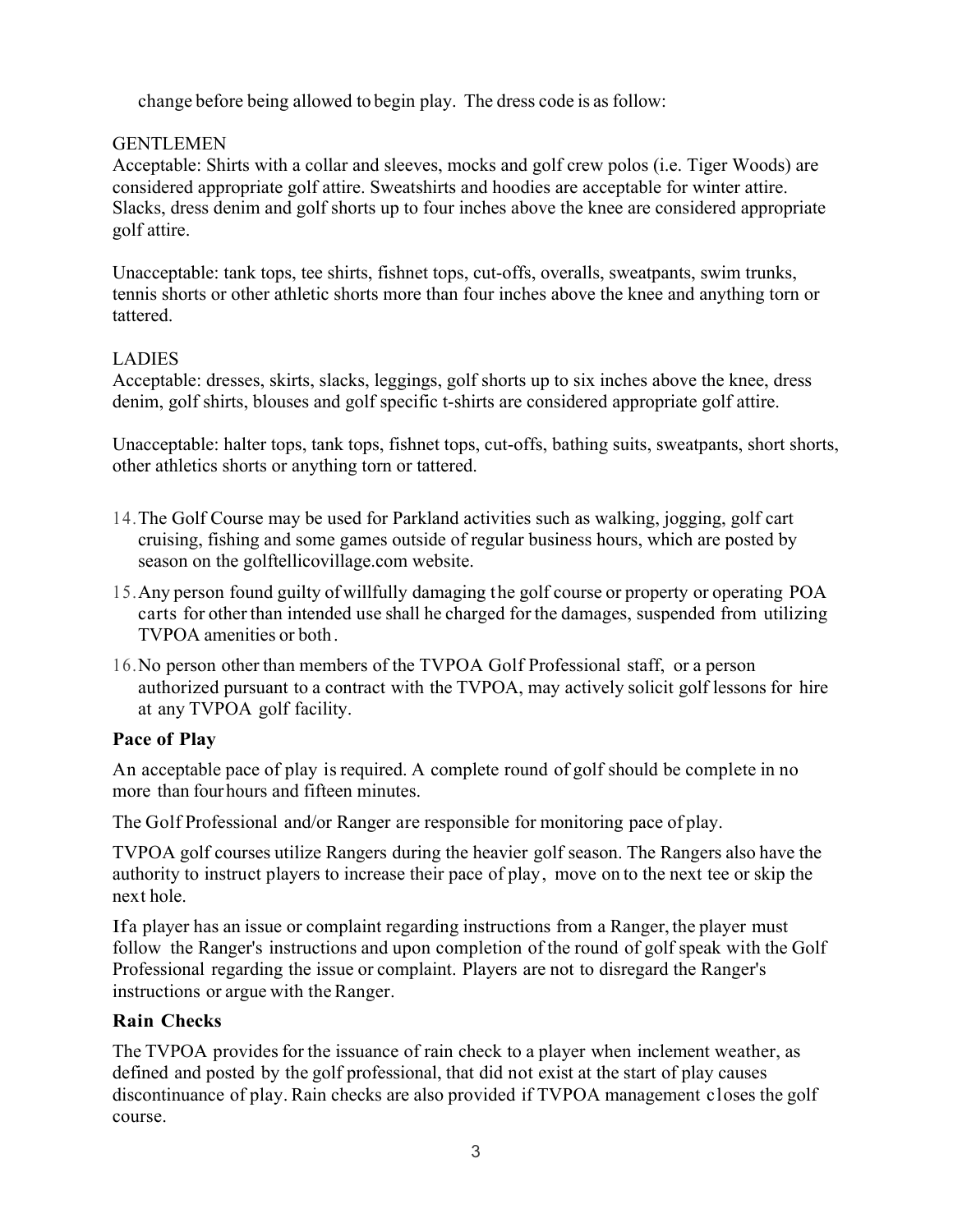Rain checks must be requested on the same day that the play was interrupted. Rain checks are redeemable for a period of ninety days from the date of issue.

Rain checks will not be issued for other reasons unlessspecifically authorized by the Director of Golf or his designee.

#### **Care of the Golf Course**

Players are expected to participate in the care of the golf course. Players should always follow these guidelines:

- 1. Repair ball marks on putting greens.
- 2. Fill all divots in the fairways with sand,which is provided on all TVPOA golf carts.
- 3. Before leaving a sand bunker, rake all holes and footprints and leave the rake in the bunker.
- 4. Remove and replace the flagstick with care so as not to damage the hole or the green. Do not drop the flagstick on the green.
- 5. Do not lean on putter or flagstick while on the green.
- 6. Place all trash in receptacles located at each tee and restroom facility.

#### **Tee Time Reservation**

Tee times are set by three classifications: property owners living in the Village or within a 75 mile radius of the Village, property owners who live outside the 75-mile radius and non property owners (guests).

Property Owner Living within 75 miles of Tellico Village: Property owners living within a 75-mile radius of the Village must follow the rules of the Chelsea Automated Tee Time System (see Chelsea Tee Time System).

Property O wner Living outside the 75-mile radius: Property owners living outside the 75 mile radius of the Village must follow the following instructions to request a tee time in advance. The time frame for advanced booking is 14- 90 days prior to the date of play. The player must present a written request to the Toqua Pro Shop either by regular mail or email to ajacob@tvpoa.org

Guest of Member

- Advanced booking (14-90 days prior to the date of play) will only be available if you have two or more groups and the Member must be present.
- The first four hours of tee times will not be available for advanced bookings for larger groups.
- These requests must be processed by a member of the Golf Professional Staff.

*Non- Property Owners (Guests):* If the player is not a Property Owner of Tellico Village (guest), the player does not have to be sponsored by a member, Cooper Communities or the TVPOA. Those players will be charged a Non-Property Owner fee and can book tee times five days in advance.

Discovery and Vacation Packages – these are booked in advance for necessary coordination of travel, but they will not be able to book in the first four hours of tee times until further notice.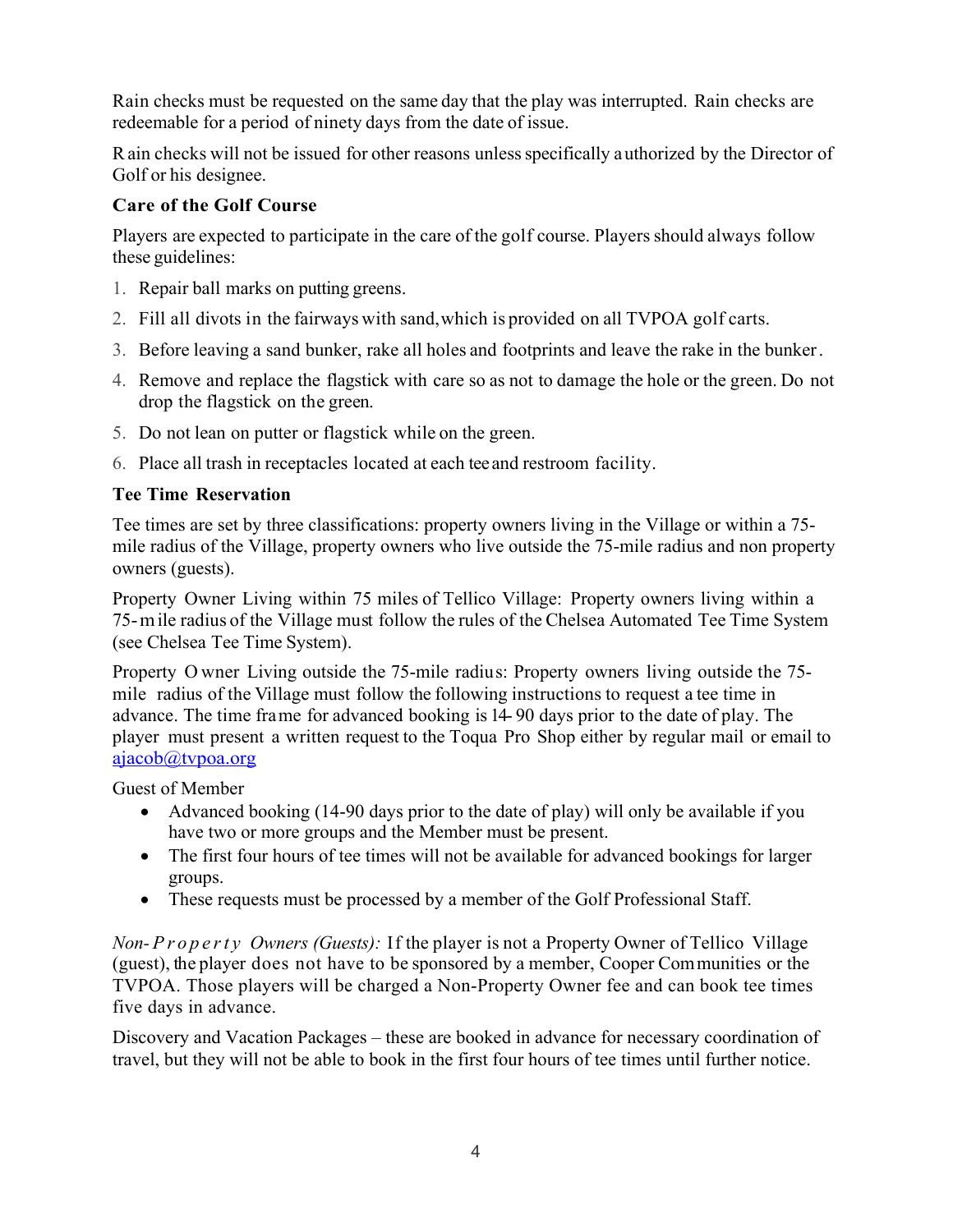All Outing and Large Group requests of 20 or more players must be approved by the Director of Golf in writing prior to booking at  $csykes@twoa.org$ .

The written request should contain the following:

- Name of Property Owner and POA number
- Number of players
- Time andCourse desired
- Return email address

After receiving the proper information, TVPOA will email tee times for those dates. TVPOA will accommodate the tee times as close to the request as possible.

## **Tee Time System Abuse**

Using a member's POA number, with or without that member's knowledge and or any other scheme in an attempt to receive preferential tee times is forbidden.

Players who are found to be misusing the tee time system shall be subject to the following penalties:

- $\bullet$  1<sup>st</sup> offense warning from the Director of Golf;
- $2<sup>nd</sup>$  offense the entire foursome forfeits their round for the day;
- $3<sup>rd</sup>$  offense the entire foursome will forfeit their golfing privileges for a two-week period;
- $\bullet$  4<sup>th</sup> offense the members will be required to meet with the TVPOA Board of Directors for disciplinary action.

Using a member's POA number without that member's knowledge is always forbidden.

# **Tee Time Cancellation and No-Show Policy**

No-show tee times are a problem at most golf courses throughout the country. Tellico Village is no exception. However, most private golf clubs feel very little financial impact of no-show tee times because their primary source of revenue is monthly membership dues rather than a daily fee. Even though Tellico Village is a private community our livelihood relies on collecting daily fees.

Think of tee times like inventory in a retail shop. Once the tee time passes, this inventory is gone forever and cannot be recovered. When a golfer fails to show up for a tee time they are essentially taking inventory without paying for it.

No-show tee times are not only an economic burden on the Village. No-shows create an artificial accessibility burden on our membership as members leave the Village to play neighboring courses because our tee sheets are full…when in reality they are not, because of no-shows.

To help reduce no-shows in Tellico Village, the PGA Professional staff and the Golf Advisory Committee will be instituting a No-Show Policy effective April 1, 2014.

## Tellico Village No-Show Policy Statement

Golfers must make tee time cancelations prior to 12:00 p.m. the day prior to play.

Golfers can add or substitute until 6:00 a.m. the day of play. After 6:00 a.m. substitutions and additions can be made by calling the course.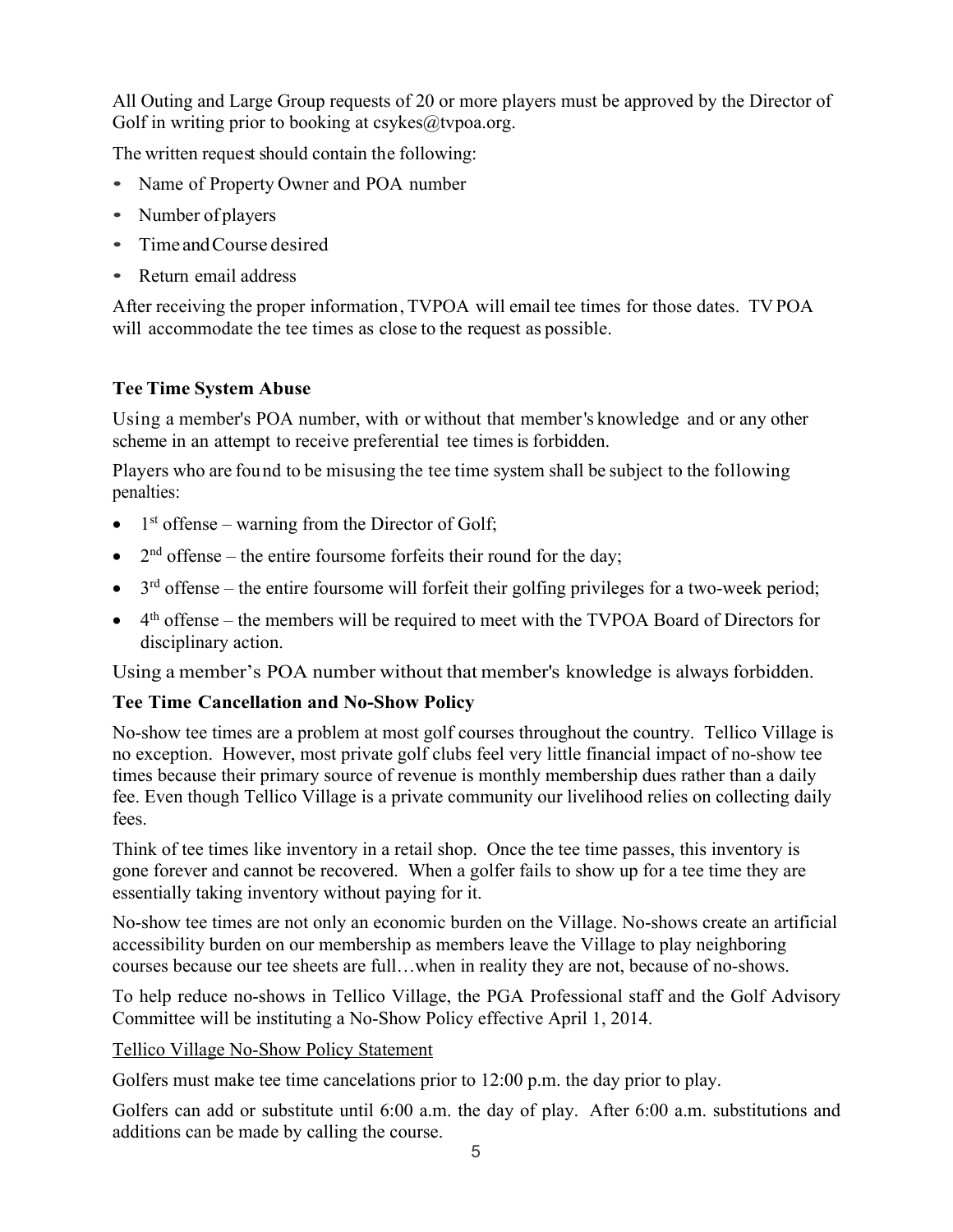Golfers who do not make cancellations within the time period defined above will be issued 2 penalty points in Chelsea. As a reminder, Chelsea points reset at the beginning of each month.

This policy will not be in effect during times of inclement weather as determined by the course golf professional (cart path only, temperatures >90 degree or <50 degrees).

#### **Golf Carts**

- 1. To operate a golf cart, whether the property of the TVPOA or a member's cart, the player must be at least eighteen years of age and have a valid driver's license. The player may he required to present the player's driver license to the Golf Shop.
- 2. No more than two persons and two golf bags per golf cart are allowed, whether the cart is the property of the TVPOA or a member's cart.
- 3. Golf carts used on the property of the TVPOA must be registered in the Golf Shop.
- 4. Only two (2) carts per foursomes or only one (1) cart per twosome is permitted. This is necessary to ensure good flow of play and helps reduce the maintenance required on the course.
- 5. Good judgment, reasonable care and observation of TVPOA rules are expected of any member or guest when operating a cart whether rented or privately owned. Rental carts will be returned in good condition or, if damaged, repaired at the renter's expense.Each member, guest or outside player who rents a Tellico Village golf cart agrees to indemnify and hold TVPOA harmless from any and all damages, judgments, court costs and attorney's fees or other expenses incidental to and incurred by TVPOA that arise from the misuse or improper operation of any golf cart by such member or guest.
- 6. Cart users are responsible for damage to the cart or damage to the course or TVPOA property caused by misuse or improper operation of the cart. Cost of repair to the golf cart damaged by a member, member's dependents or member's guest will be charged to that member.
- 7. Golf carts owned by TVPOA are rented for the express purpose of playing golf and may not be used for any other purpose.

#### **Private Carts**

- 9. All private carts must be operated in accordance withthese rules.
- 10. All private carts are subject to inspection.
- 11. Private cart owners must use their golf cart when playing their home golf course. There are two approved exceptions to this rule.
	- If a private cart owner's golf cart becomes inoperable; or
	- If a spouse is using the golf cart at the home course and the golf cart is unavailable to the other spouse.

Private golf carts that become inoperable must be repaired within one month.

12. Each member; guest or outside player who uses a private golf cart agrees to i ndemnify and hold TVPOA harmless from any and all damages, judgments, court costs and attorney's fees or other expenses incidental to and incurred by TVPOA that arise from misuse or improper operation of any golf cart by such member or guest. The owner must provide proof of liability coverage for the cart on TVPOA golf